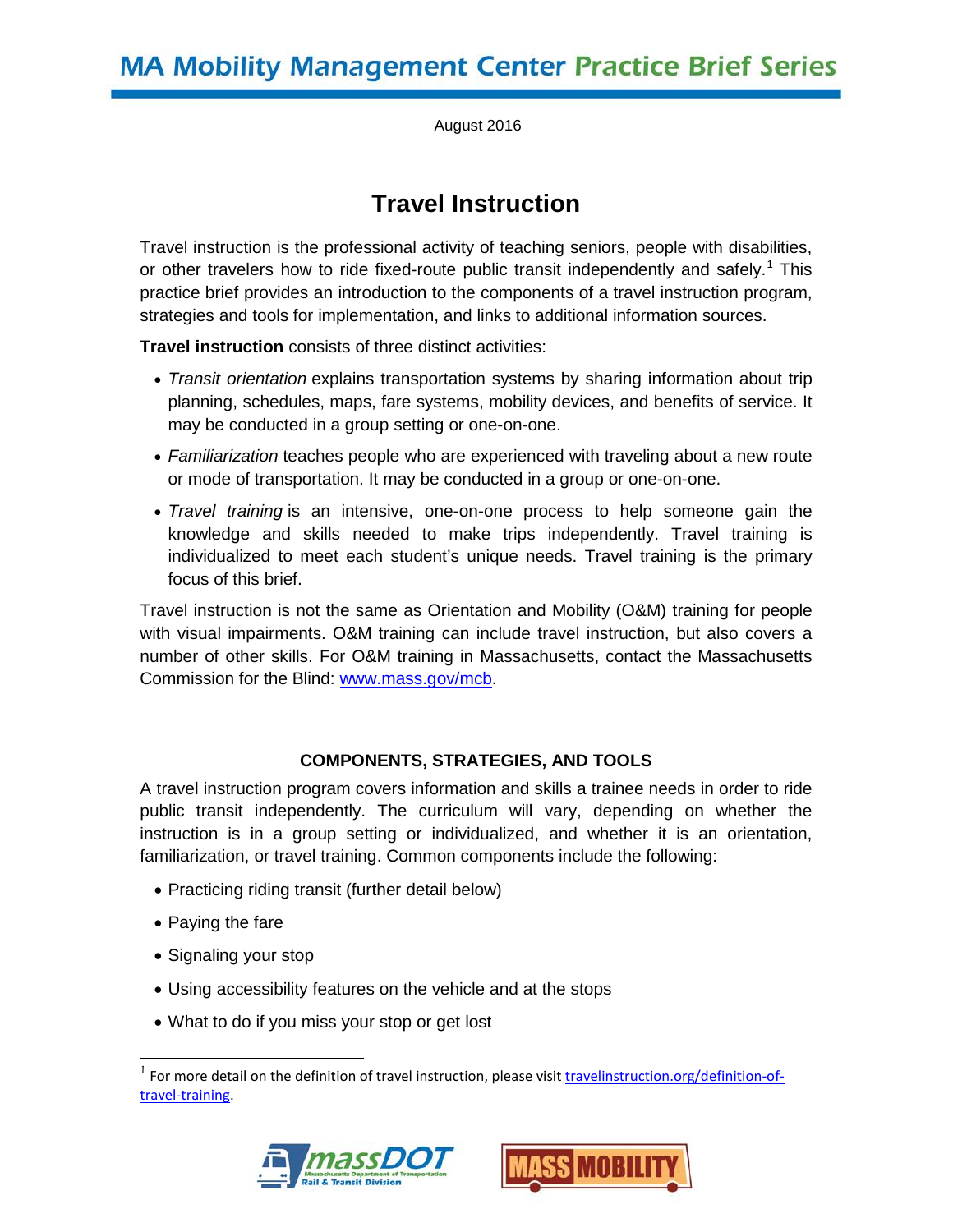• Learning safety skills for interacting with other passengers on the vehicle, at the station, and at stops

Depending on the trainee's needs and abilities, travel instruction may also include safe street crossing and trip planning.

## **Practicing Riding Transit: A Key Component of Travel Instruction**

Orientation and familiarization sessions may include a ride on transit to convey a flavor of the experience. In an individualized travel training program (one-on-one), learning and practicing one or more trips on transit is a critical component. In travel training, the trainer and trainee will select one or more trips the trainee wants to learn, such as how to take the bus from the trainee's home to work. The trainer will accompany the trainee on this trip and help identify landmarks so that the trainee knows where to get off the bus. If the trip includes a transfer, the trainer will help the trainee learn where to catch the second bus and how to identify the correct bus to board.

As trainees begin to learn the trip, they will practice it with less supervision; first, the trainer is likely to move to a different part of the bus. Once the trainee is ready to try the trip independently, the trainer can drive behind the bus in a car to ensure that the trainee boards the bus and gets off at the correct location.

#### **Strategies for One-on-One Travel Training**

- **Intake**: The first step in an individualized travel training program is a detailed intake. This process identifies what the potential trainee needs and determines whether the trainee is a good fit for travel training. During intake, the travel trainer interviews the prospective trainee to find out where the trainee needs to go and assesses whether the trainee has the abilities needed to successfully complete the travel training program. For example, if the travel training program does not teach street crossing skills, the trainer would need to assess whether the prospective trainee could cross streets safely. If not, the trainer should refer the trainee to another program that can help with these skills and suggest the trainee return for travel training after gaining the necessary skills.
- **Route & Scout**: Travel trainers are advised to practice the trip before going out with trainees so that trainers become familiar with any complications, detours, uneven terrain, or other challenges that may arise during the training session.

#### **Customized Tools**

Travel training is an individualized activity. Customized tools can help trainees learn their routes more quickly and easily.

• **Landmarks:** Many travel trainers take photos of key landmarks and create a booklet or handout that trainees can follow along with and use to help identify when to get off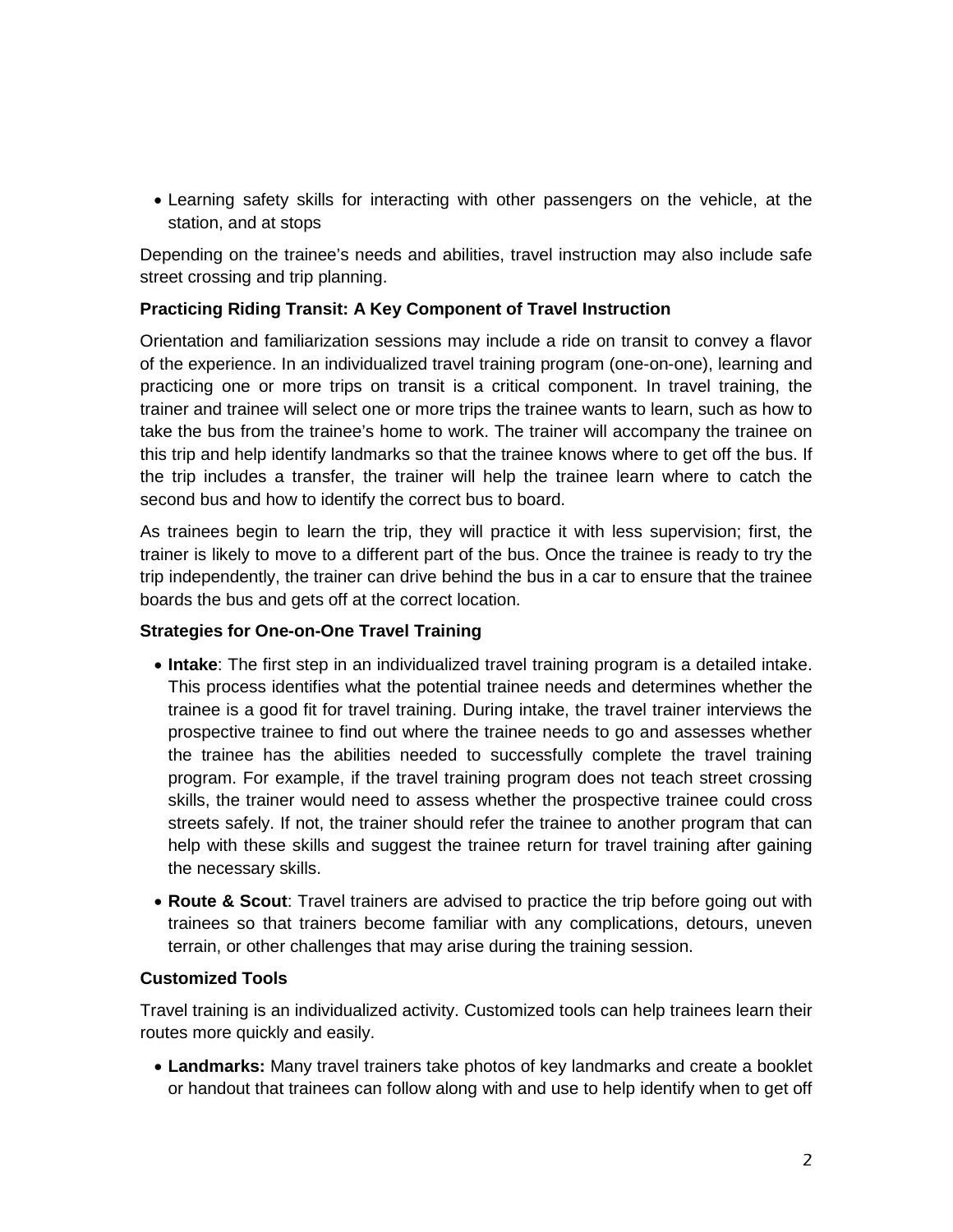the bus. This approach particularly helps visual learners. One educator in Massachusetts created customized podcasts for his students to listen to as they ride, to give them verbal cues of landmarks.

• **Cellphones:** Phones can also be a helpful tool for trainees. Some trainees benefit from smartphone apps that use GPS technology to follow along the bus route. Trainees could also set an alarm clock to alert them that it is time to start paying attention to landmarks, as the bus will soon be approaching their stop.

#### **IMPLEMENTING A TRAVEL INSTRUCTION PROGRAM**

Travel instruction programs can take many different forms. Organizations looking to offer travel instruction should consider the following:

- **What type(s) of instruction will the program offer?** Some programs focus primarily on providing one-on-one instruction to help individuals become independent transit riders. Others focus on group orientations, to introduce large groups to the availability of transit. Programs can also offer both one-on-one and group sessions.
- **Who is the target population?** Programs may target individuals with disabilities, seniors, students in transition classrooms, or a mix. Some travel trainers also do more general outreach to recruit riders, such as on college campuses. Other programs reach out to immigrants, refugees, and additional community groups that could benefit from transit.
- **How should the program be structured?** Travel instruction programs can be housed in transit authorities, human service agencies, or schools.
	- Transit authorities can use in-house staff, contractors, or both to provide travel instruction. When travel trainers are on staff, they benefit from access to internal information, operations staff, and drivers. However, some transit authorities prefer to contract out to human service agencies for their expertise in social service skills that are critical to travel training. Whether in-house or contracted, travel trainers can be full-time or part-time. Full-time staff can devote their attnetion to travel training. However some transit authorities –especially those starting a new program– may prefer to task part-time staff with travel training. It can take a while for a new program to generate enough demand for employing a full-time travel trainer.
	- Some human service agencies that serve people with disabilities provide travel instruction to consumers who can use public transit to access jobs or other opportunities in the community. The extent to which these programs are formalized varies widely. Some provide travel instruction on an ad hoc basis,